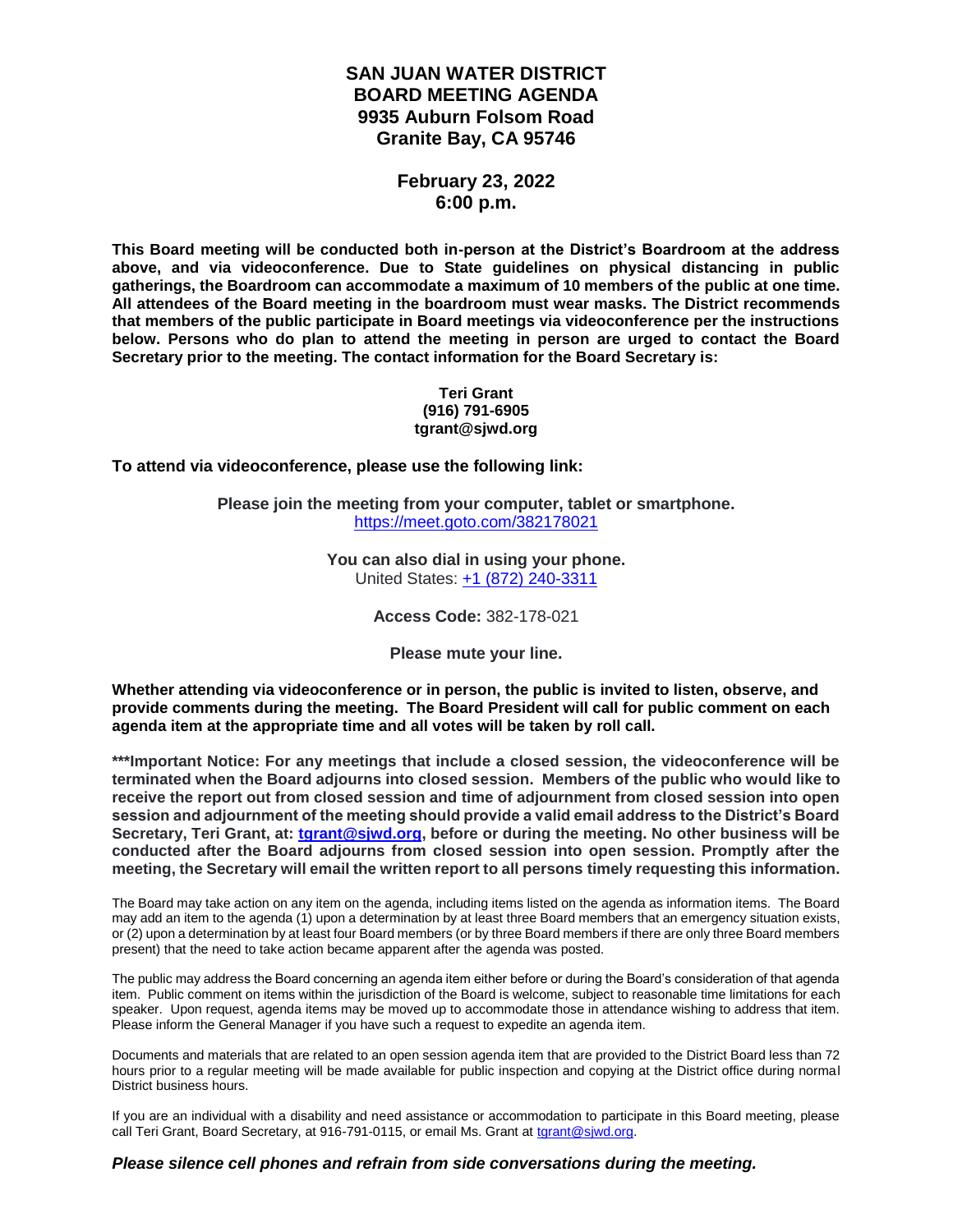# **I. ROLL CALL**

## **II. PUBLIC FORUM AND COMMENTS**

This is the opportunity for members of the public to comment on any item(s) that do not appear on the agenda. During the Public Forum, the Board may ask District staff for clarification, refer the matter to District staff or ask District staff to report back at a future meeting. The Board will not take action on any matter raised during the Public Forum, unless the Board first makes the determination to add the matter to the agenda.

### **III. CONSENT CALENDAR**

All items under the Consent Calendar are considered to be routine and will be approved by one motion. There will be no separate discussion of these items unless a member of the Board, Audience, or Staff request a specific item removed after the motion to approve the Consent Calendar.

- 1. Determination of State of Emergency for Remote Meetings (W & R) *Recommendation: Declare making the Legally Required Findings to Authorize the Conduct of Remote "Telephonic" Meetings During the State of Emergency*
- 2. Minutes of the Board of Directors Meeting, January 26, 2022 (W & R) *Recommendation: Approve draft minutes*
- 3. Baldwin Channel Improvements Project (W) *Recommendation: For authorization and approval of a construction management and inspection contract amendment with Domenichelli & Associates, Inc. for the Baldwin Channel Improvements Project*
- 4. Residential Meter Replacement Plan Meter Purchase 2022 (R) *Recommendation: For authorization and approval for purchase of residential meters from Badger Meter, Inc.*
- 5. Residential Meter Replacement Plan Endpoint Purchase 2022 (R) *Recommendation: For authorization and approval for purchase of residential meter endpoints from Aqua Metric Sales Company*
- 6. Hinkle Res. Outage Operations Planning Project Operational Planning and Testing (W)

*Recommendation: For authorization and approval of contract Amendment No. 1 with Water System Consulting, Inc. for the Hinkle Res. Outage Operations Planning Project – Operational Planning and Testing*

- 7. Treasurer's Report Quarter Ending December 31, 2021 (W & R) *Recommendation: Receive and file*
- 8. Minutes of the Board of Directors Special Meeting, February 16, 2022 (W & R) *Recommendation: Approve draft minutes*

## **IV. PUBLIC HEARING**

1. Adoption of Ordinance 22-01 (W & R) *Recommendation to waive the second reading of Ordinance 22-01.*

> *Action: Waive Second Reading and adoption of Ordinance No. 22-01 – An Ordinance of the Board of Directors of the San Juan Water District Amending Ordinances 1000, 12000, 16000 and 22000*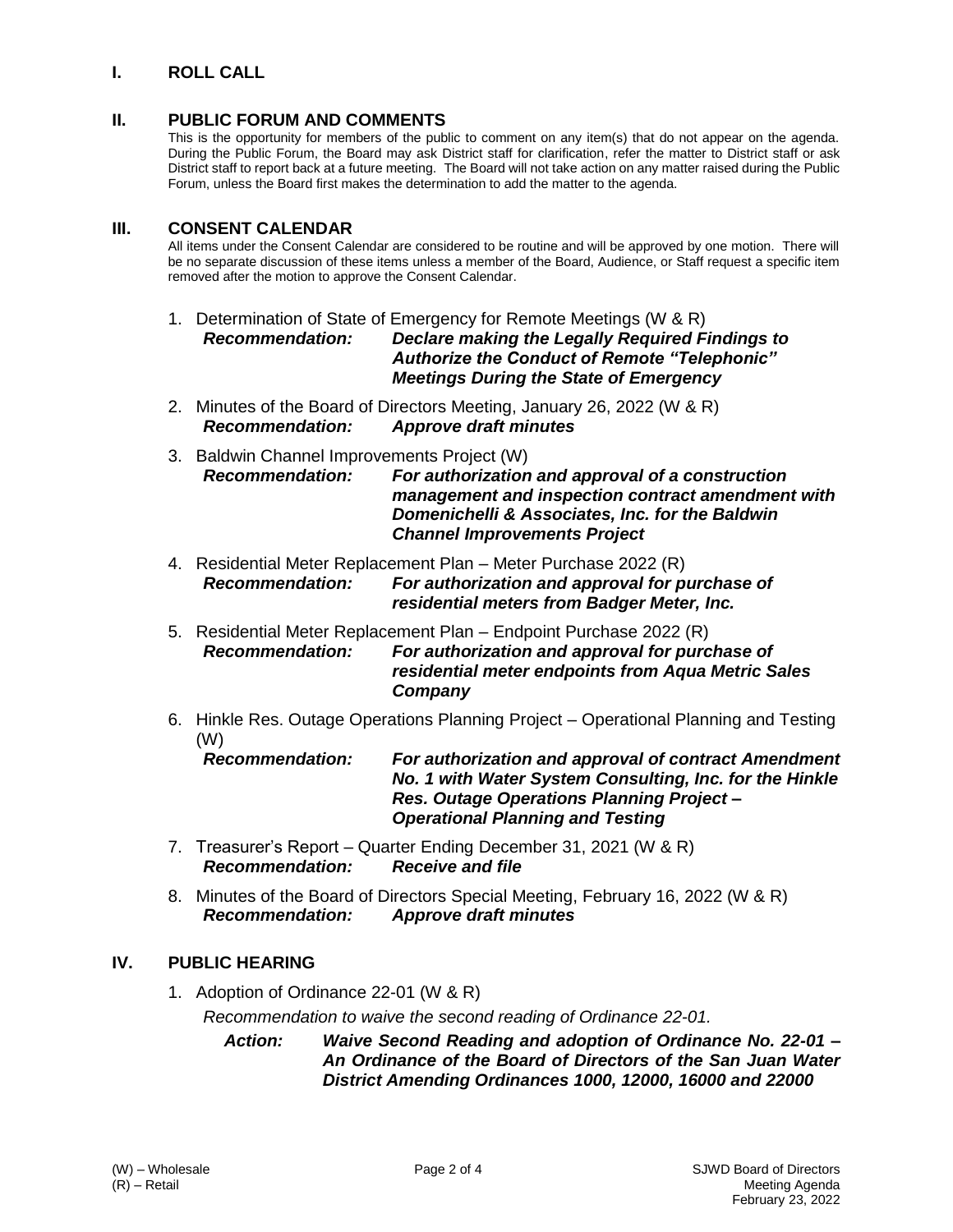# **V. NEW BUSINESS**

1. Proposed Agreement between San Juan Water District and Sacramento Suburban Water District to Provide Conserved Surface Water Supplies to Enhance Groundwater Stabilization (W)

- *Action: (1) Adopt Notice of Exemption [CEQA];*
	- *(2) Make a finding, concurring with staff's analysis, that the proposed transfer is of water surplus to the needs of the Wholesale Customer Agencies in accordance with their Wholesale Water Supply Agreements; and*
	- *(3) Authorize the General Manager to sign the Proposed Agreement between San Juan Water District and Sacramento Suburban Water District to Provide Conserved Surface Water Supplies to Enhance Groundwater Stabilization.*
- 2. 2022 Board Committee Assignments (W & R) *Information/Discussion*
- 3. ACWA/JPIA Executive Committee Nomination (W & R)
	- *Action: Consider a motion to adopt Resolution 22-04 nominating its JPIA Board member to the Executive Committee of the Association of California Water Agencies Joint Powers Insurance Authority ("JPIA")*

### **VI. OLD BUSINESS**

1. 2022 Hydrology and Operations Update (W & R) *Discussion*

### **VII. INFORMATION ITEMS**

- 1. General Manager's Report
	- 1.1 General Manager's Monthly Report (W & R) *Staff Report on District Operations*
	- 1.2 Miscellaneous District Issues and Correspondence
- 2. Director of Finance's Report 2.1 Miscellaneous District Issues and Correspondence
- 3. Operations Manager's Report 3.1 Miscellaneous District Issues and Correspondence
- 4. Engineering Services Manager's Report 4.1 Miscellaneous District Issues and Correspondence
- 5. Legal Counsel's Report
	- 5.1 Legal Matters

## **VIII. DIRECTORS' REPORTS**

- 1. Sacramento Groundwater Authority (SGA) T. Costa
- 2. Regional Water Authority (RWA) D. Rich